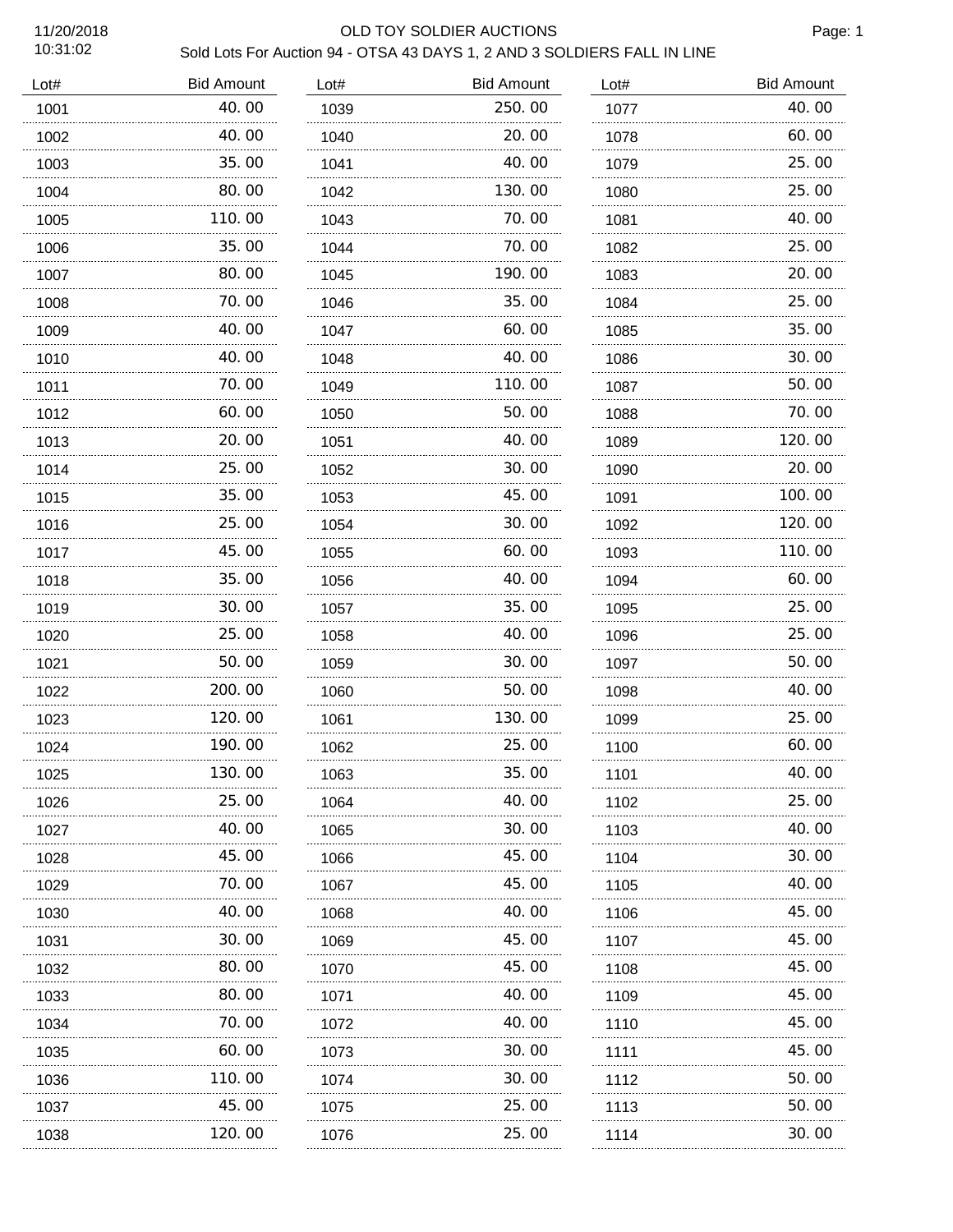## 11/20/2018 OLD TOY SOLDIER AUCTIONS

Page: 2

| <b>Bid Amount</b> | Lot#                  | <b>Bid Amount</b> | Lot#   | <b>Bid Amount</b> |
|-------------------|-----------------------|-------------------|--------|-------------------|
| 50.00             | 1153                  | 90.00             | 1191   | 100.00            |
| 25,00             | 1154                  | 130.00            | 1192   | 60.00             |
| 60. 00            | 1155                  | 80, 00            | 1193   | 60.00             |
| 40.00             | 1156                  | 60.00             | 1194   | 70.00             |
| 50.00             | 1157                  | 80.00             | 1195   | 60.00             |
| 40.00             | 1158                  | 140.00            | 1196   | 100.00            |
| 35.00             | 1159                  | 120.00            | 1197   | 170.00            |
| 90.00             | 1160                  | 90.00             | 1198   | 70.00             |
| 110.00            | 1161                  | 90.00             | 1199   | 150.00            |
| 110.00            | 1162                  | 70.00             | 1200   | 60.00             |
| 110.00            | 1163                  | 120. 00           | 1201   | 70.00             |
| 30.00             | 1164                  | 60.00             | 1202   | 100.00            |
| 40.00             | 1165                  | 60.00             | 1203   | 90.00             |
| 80.00             | 1166                  | 100.00            | 1204   | 130.00            |
| 30.00             | 1167                  | 60.00             | 1205   | 60.00             |
| 20.00             | 1168                  | 60.00             | 1206   | 80.00             |
| 30.00             | 1169                  | 120.00            | 1207   | 60.00             |
| 20.00             | 1170                  | 200.00            | 1208   | 60.00             |
| 80.00             | 1171                  | 120.00            | 1209   | 60.00             |
| 60.00             | 1172                  | 130.00            | 1210   | 90.00             |
| 90.00             | 1173                  | 60.00             | 1211   | 80.00             |
| 80.00             | 1174                  | 80.00<br>.        | 1212   | 60.00             |
| 90.00             | 1175                  | 60.00             | 1213   | 80.00             |
| 80.00             | 1176                  | 60.00             | 1214   | 70.00             |
| 140.00            | 1177                  | 60.00             | 1215   | 60.00             |
| 80.00             | 1178                  | 70.00             | 1216   | 90.00             |
| 120.00            | 1179                  | 60.00             | 1217   | 60.00             |
| 40.00             | 1180                  | 110.00            | 1218   | 80.00             |
| 35.00             | 1181                  | 80.00             | 1219   | 70.00             |
| 50.00             | 1182                  | 160.00            | 1220   | 60.00             |
| 45.00             | 1183                  | 70.00             | 1221   | 130.00            |
| 20.00             | 1184                  | 80, 00            | 1222   | 110.00            |
| 30.00             | 1185                  | 190.00            | 1223   | 110.00            |
| 40.00             | 1186                  | 170.00            | 1224   | 120.00            |
| 60.00             | 1187                  | 70.00             | 1225   | 110.00            |
| 110.00            | 1188                  | 130.00            | 1226   | 110.00            |
| 150.00            | 1189                  | 80.00             | 1227   | 225.00            |
| 60.00             | 1190                  | 110.00            | 1228   | 90.00             |
|                   | .<br>.<br>.<br>.<br>. |                   | .<br>. | .<br>.            |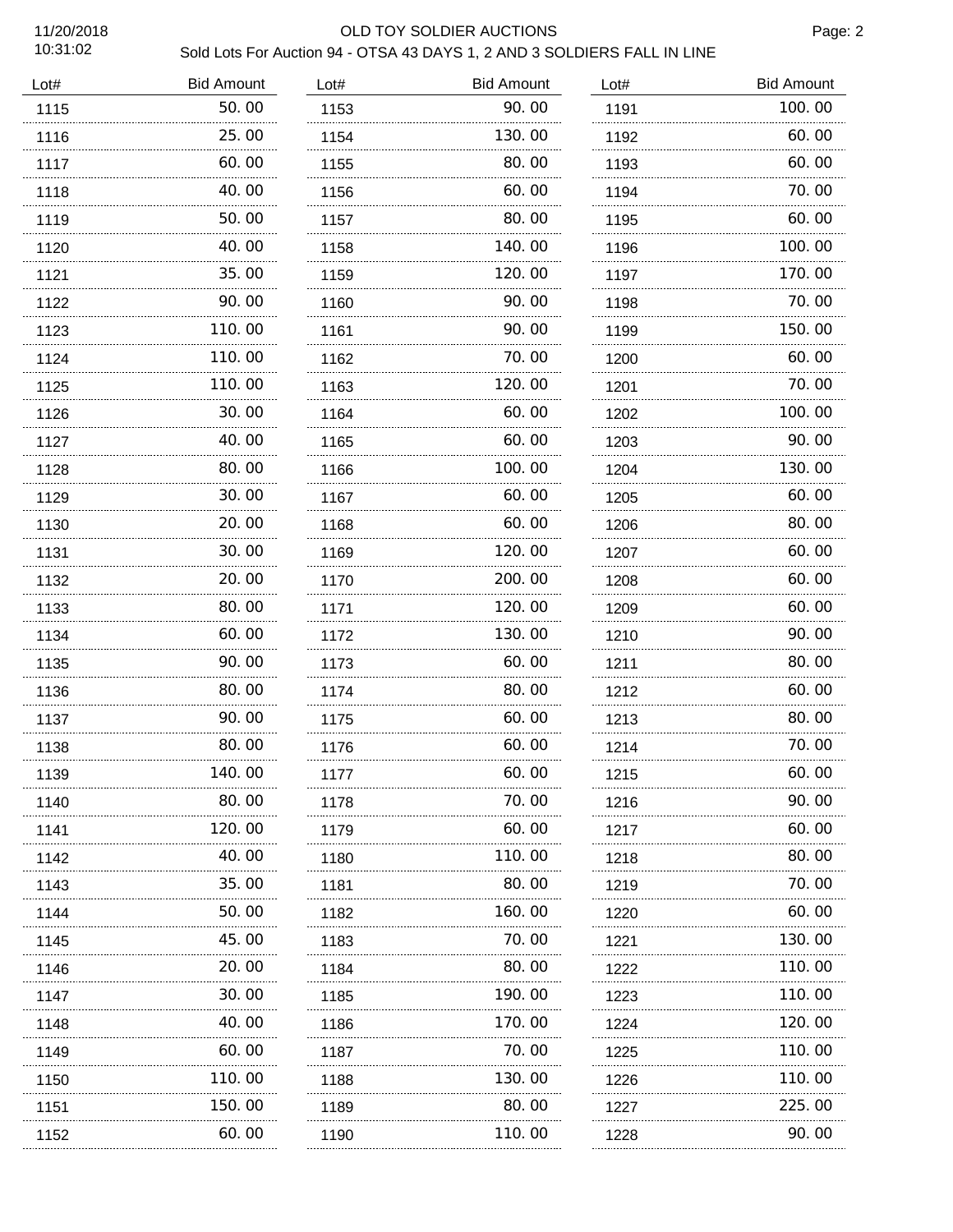### 11/20/2018 OLD TOY SOLDIER AUCTIONS

Page: 3

| Lot# | <b>Bid Amount</b> | Lot# | <b>Bid Amount</b> | Lot#      | <b>Bid Amount</b> |
|------|-------------------|------|-------------------|-----------|-------------------|
| 1229 | 140.00            | 1267 | 180.00            | 1305      | 120.00            |
| 1230 | 60.00             | 1268 | 70.00             | 1306      | 100.00            |
| 1231 | 190.00            | 1269 | 60.00             | 1307      | 80.00             |
| 1232 | 160.00            | 1270 | 150.00            | 1308      | 80.00             |
| 1233 | 140.00            | 1271 | 60.00             | 1309      | 60.00             |
| 1234 | 60.00             | 1272 | 160.00            | 1310      | 60.00             |
| 1235 | 90.00             | 1273 | 150. 00           | 1311<br>. | 60.00             |
| 1236 | 80.00             | 1274 | 70.00             | 1312      | 60.00             |
| 1237 | 130.00            | 1275 | 70.00             | 1313      | 60.00             |
| 1238 | 80.00             | 1276 | 70.00             | 1314      | 60.00             |
| 1239 | 80.00             | 1277 | 110.00            | 1315      | 45.00             |
| 1240 | 70. 00            | 1278 | 60.00             | 1316      | 70.00             |
| 1241 | 120.00            | 1279 | 130.00            | 1317      | 60.00             |
| 1242 | 90.00             | 1280 | 60.00             | 1318      | 60.00             |
| 1243 | 180.00            | 1281 | 70.00             | 1319      | 110.00            |
| 1244 | 70.00<br>.        | 1282 | 100.00            | 1320      | 70.00             |
| 1245 | 60.00             | 1283 | 60.00             | 1321      | 60.00             |
| 1246 | 90.00<br>.        | 1284 | 60.00<br>.        | 1322      | 60.00             |
| 1247 | 70.00             | 1285 | 180.00            | 1323      | 60.00             |
| 1248 | 190.00<br>.       | 1286 | 60.00             | 1324      | 90.00             |
| 1249 | 425.00            | 1287 | 60.00             | 1325      | 80.00             |
| 1250 | 500, 00<br>.      | 1288 | 70.00<br>.        | 1326      | 110.00            |
| 1251 | 130.00            | 1289 | 60.00             | 1327      | 150.00            |
| 1252 | 70.00<br>.        | 1290 | 70.00<br>.        | 1328      | 80.00             |
| 1253 | 70.00             | 1291 | 70.00             | 1329      | 60.00             |
| 1254 | 60.00             | 1292 | 130.00            | 1330      | 120.00            |
| 1255 | 70.00             | 1293 | 160.00            | 1331      | 120.00            |
| 1256 | 90.00             | 1294 | 150.00            | 1332      | 250.00            |
| 1257 | 60.00             | 1295 | 70.00             | 1333      | 80.00             |
| 1258 | 70.00             | 1296 | 150.00            | 1334      | 100.00            |
| 1259 | 130. 00           | 1297 | 60.00             | 1335      | 100.00            |
| 1260 | 90.00             | 1298 | 130.00            | 1336      | 190.00            |
| 1261 | 120.00            | 1299 | 400.00            | 1337      | 50.00             |
| 1262 | 70.00             | 1300 | 70.00             | 1338      | 80.00             |
| 1263 | 70.00             | 1301 | 60. 00            | 1339      | 500.00            |
| 1264 | 70.00             | 1302 | 70.00             | 1340      | 475.00            |
| 1265 | 70.00             | 1303 | 70.00             | 1341      | 60.00             |
| 1266 | 70.00             | 1304 | 100.00            | 1342      | 70.00             |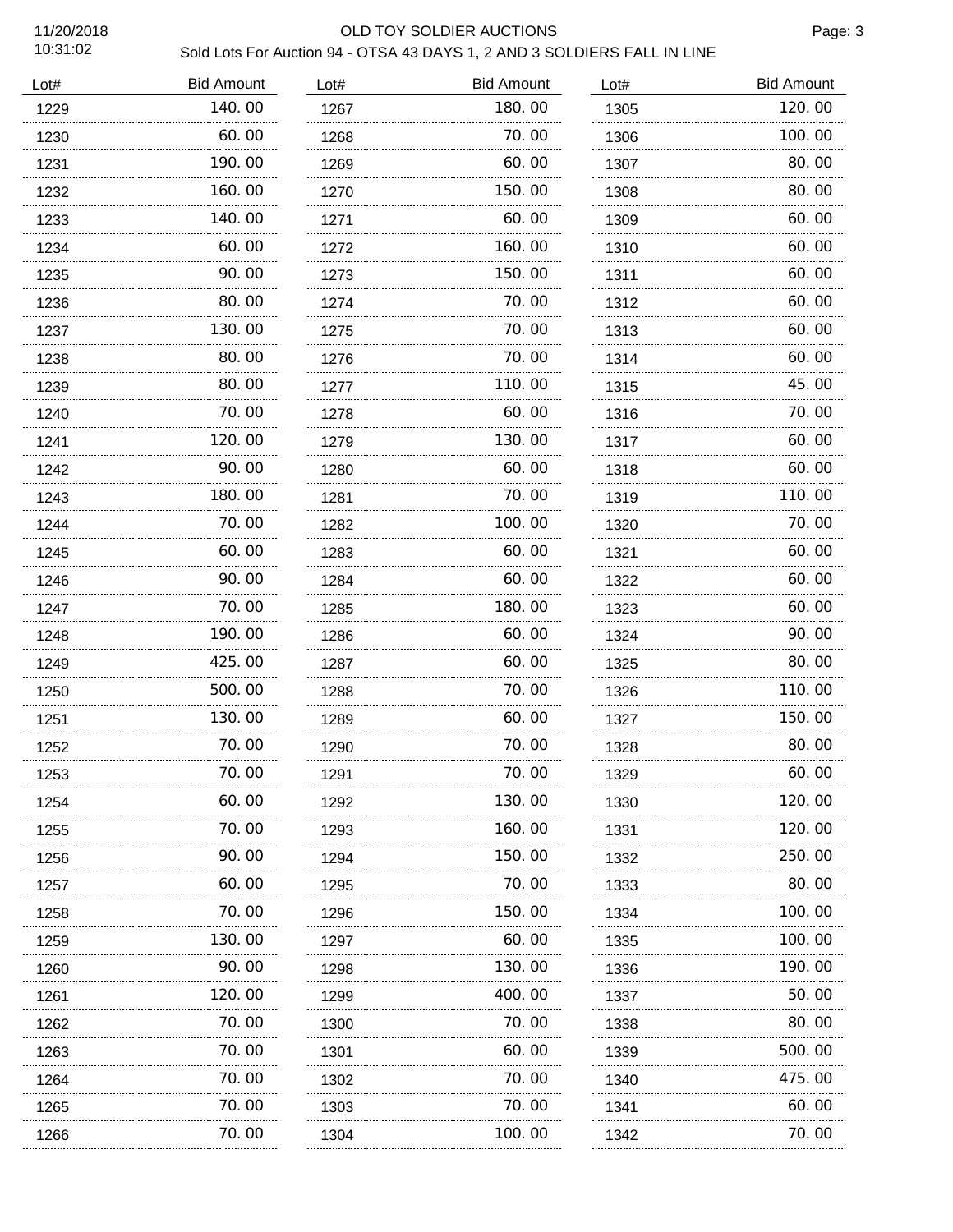### 11/20/2018 OLD TOY SOLDIER AUCTIONS

Page: 4

| Lot# | <b>Bid Amount</b> | Lot# | <b>Bid Amount</b> | Lot# | <b>Bid Amount</b> |
|------|-------------------|------|-------------------|------|-------------------|
| 1343 | 60.00             | 1381 | 25.00             | 1419 | 50.00             |
| 1344 | 80.00             | 1382 | 40.00             | 1420 | 25.00             |
| 1345 | 130.00            | 1383 | 25,00             | 1421 | 90.00             |
| 1346 | 60.00             | 1384 | 25.00             | 1422 | 80.00             |
| 1347 | 60.00             | 1385 | 25,00             | 1423 | 80.00             |
| 1348 | 70.00             | 1386 | 25,00             | 1424 | 40.00             |
| 1349 | 300.00            | 1387 | 40.00             | 1425 | 80.00             |
| 1350 | 60.00             | 1388 | 30.00             | 1426 | 30.00             |
| 1351 | 70.00             | 1389 | 20, 00            | 1427 | 45.00             |
| 1352 | 120.00            | 1390 | 25.00             | 1428 | 30.00             |
| 1353 | 60.00             | 1391 | 20.00             | 1429 | 50.00             |
| 1354 | 250.00<br>.       | 1392 | 25.00             | 1430 | 30.00             |
| 1355 | 60.00             | 1393 | 20.00             | 1431 | 45.00             |
| 1356 | 60.00             | 1394 | 45.00             | 1432 | 35.00             |
| 1357 | 80.00             | 1395 | 40.00             | 1433 | 25.00             |
| 1358 | 60.00<br>.        | 1396 | 100.00            | 1434 | 35.00             |
| 1359 | 60.00             | 1397 | 40. 00            | 1435 | 25.00             |
| 1360 | 60.00             | 1398 | 100.00            | 1436 | 35.00             |
| 1361 | 50.00             | 1399 | 40.00             | 1437 | 45.00             |
| 1362 | 50.00<br>.        | 1400 | 45.00             | 1438 | 50.00             |
| 1363 | 80.00             | 1401 | 30.00             | 1439 | 40.00             |
| 1364 | 80.00             | 1402 | 30.00             | 1440 | 45.00             |
| 1365 | 60.00             | 1403 | 10.00             | 1441 | 90.00             |
| 1366 | 110.00            | 1404 | 30.00             | 1442 | 150.00            |
| 1367 | 50.00             | 1405 | 35.00             | 1443 | 30.00             |
| 1368 | 100.00            | 1406 | 70.00             | 1444 | 80.00             |
| 1369 | 120.00            | 1407 | 35.00             | 1445 | 60.00             |
| 1370 | 25.00             | 1408 | 40.00             | 1446 | 20.00             |
| 1371 | 40.00             | 1409 | 90.00             | 1447 | 20.00             |
| 1372 | 30.00             | 1410 | 50.00             | 1448 | 30.00             |
| 1373 | 90.00             | 1411 | 40.00             | 1449 | 50.00             |
| 1374 | 60.00             | 1412 | 60.00             | 2001 | 90.00             |
| 1375 | 30.00             | 1413 | 40.00             | 2002 | 40.00             |
| 1376 | 30. 00            | 1414 | 40.00             | 2003 | 40.00             |
| 1377 | 50.00             | 1415 | 60.00             | 2004 | 35.00             |
| 1378 | 30.00             | 1416 | 40.00             | 2005 | 50.00             |
| 1379 | 20.00             | 1417 | 45.00             | 2006 | 35.00             |
| 1380 | 30.00             | 1418 | 70.00             | 2007 | 35.00             |
|      |                   |      |                   |      |                   |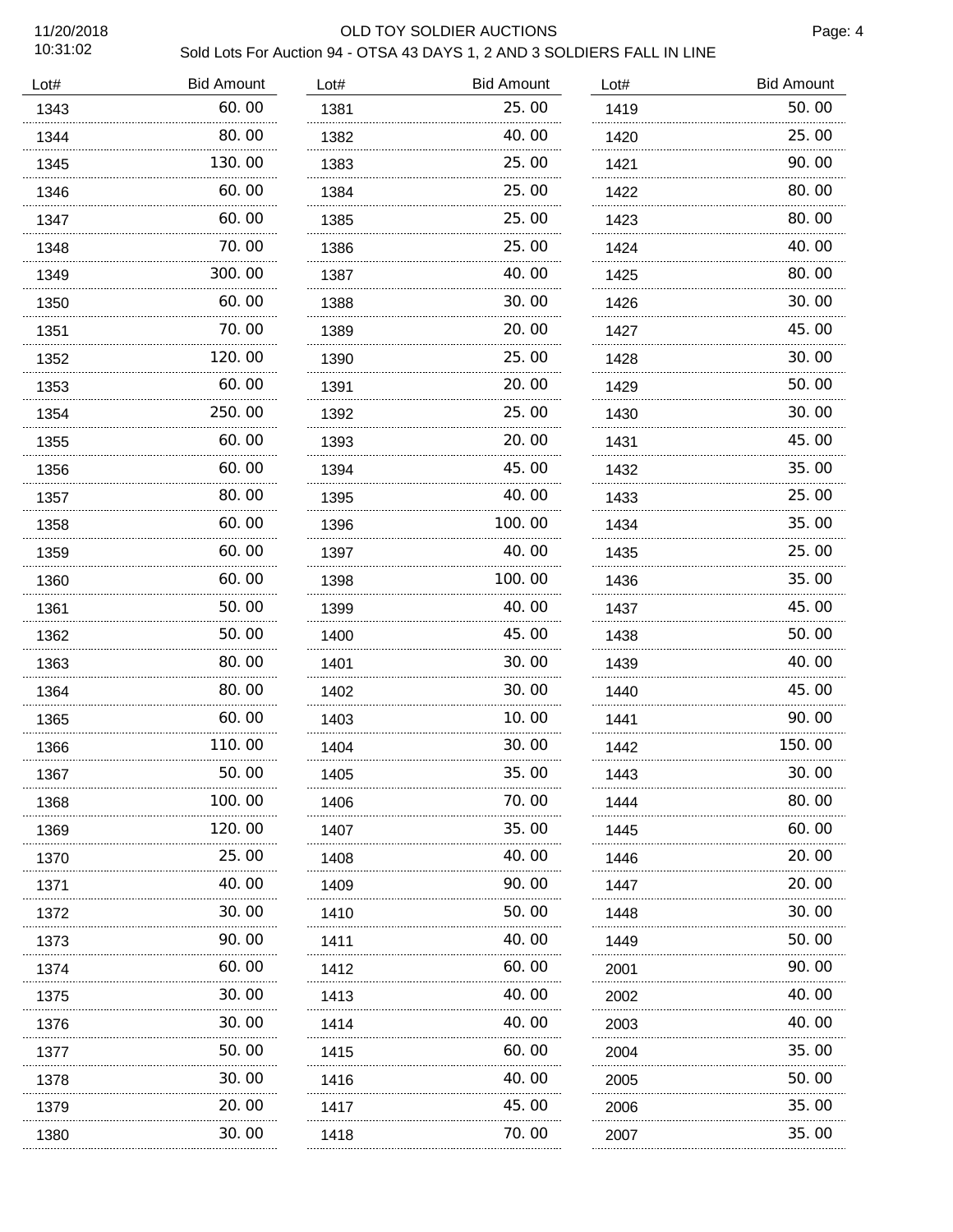## 11/20/2018 OLD TOY SOLDIER AUCTIONS

Page: 5

| Lot# | <b>Bid Amount</b> | Lot# | <b>Bid Amount</b> | Lot# | <b>Bid Amount</b> |
|------|-------------------|------|-------------------|------|-------------------|
| 2008 | 35.00             | 2046 | 150.00            | 2084 | 40.00             |
| 2009 | 25.00             | 2047 | 150.00            | 2085 | 45.00             |
| 2010 | 25.00             | 2048 | 140.00            | 2086 | 170.00            |
| 2011 | 45.00             | 2049 | 325.00            | 2087 | 275.00            |
| 2012 | 50.00             | 2050 | 5,000.00          | 2088 | 450.00            |
| 2013 | 40.00             | 2051 | 140.00            | 2089 | 275.00            |
| 2014 | 50.00             | 2052 | 130.00            | 2090 | 225.00            |
| 2015 | 70.00             | 2053 | 700.00            | 2091 | 350.00            |
| 2016 | 50.00             | 2054 | 550.00            | 2092 | 375.00            |
| 2017 | 50.00             | 2055 | 1, 400. 00        | 2093 | 225.00            |
| 2018 | 35.00             | 2056 | 225.00            | 2094 | 300.00            |
| 2019 | 35.00             | 2057 | 90.00             | 2095 | 850.00            |
| 2020 | 35.00             | 2058 | 70.00             | 2096 | 600.00            |
| 2021 | 35.00             | 2059 | 70.00             | 2097 | 1,000.00          |
| 2022 | 35.00             | 2060 | 70.00             | 2098 | 1,400.00          |
| 2023 | 35.00             | 2061 | 225.00            | 2099 | 140.00            |
| 2024 | 35.00             | 2062 | 950.00            | 2100 | 1, 200. 00        |
| 2025 | 45.00             | 2063 | 200.00            | 2101 | 425.00            |
| 2026 | 50.00             | 2064 | 275.00            | 2102 | 1, 400.00         |
| 2027 | 40.00<br>.        | 2065 | 550.00            | 2103 | 250.00            |
| 2028 | 35.00             | 2066 | 60.00             | 2104 | 475.00            |
| 2029 | 35.00<br>.        | 2067 | 45.00             | 2105 | 650.00            |
| 2030 | 35.00             | 2068 | 275.00            | 2106 | 425.00            |
| 2031 | 150.00            | 2069 | 100.00            | 2107 | 120.00            |
| 2032 | 425.00            | 2070 | 1, 100. 00        | 2108 | 200.00            |
| 2033 | 60.00             | 2071 | 1,600.00          | 2109 | 550.00            |
| 2034 | 60.00             | 2072 | 60. 00            | 2110 | 425.00            |
| 2035 | 35.00             | 2073 | 30.00             | 2111 | 800.00            |
| 2036 | 45.00             | 2074 | 30. 00            | 2112 | 475.00            |
| 2037 | 50.00             | 2075 | 20.00             | 2113 | 120.00            |
| 2038 | 20.00             | 2076 | 80. 00            | 2114 | 425.00            |
| 2039 | 225.00            | 2077 | 70.00             | 2115 | 80.00             |
| 2040 | 800.00            | 2078 | 15.00             | 2116 | 1, 600. 00        |
| 2041 | 110.00            | 2079 | 400.00            | 2117 | 1, 700. 00        |
| 2042 | 45.00             | 2080 | 350.00            | 2118 | 500.00            |
| 2043 | 25.00             | 2081 | 250.00            | 2119 | 325.00            |
| 2044 | 40.00             | 2082 | 300.00            | 2120 | 275.00            |
| 2045 | 80.00             | 2083 | 70.00             | 2121 | 750.00            |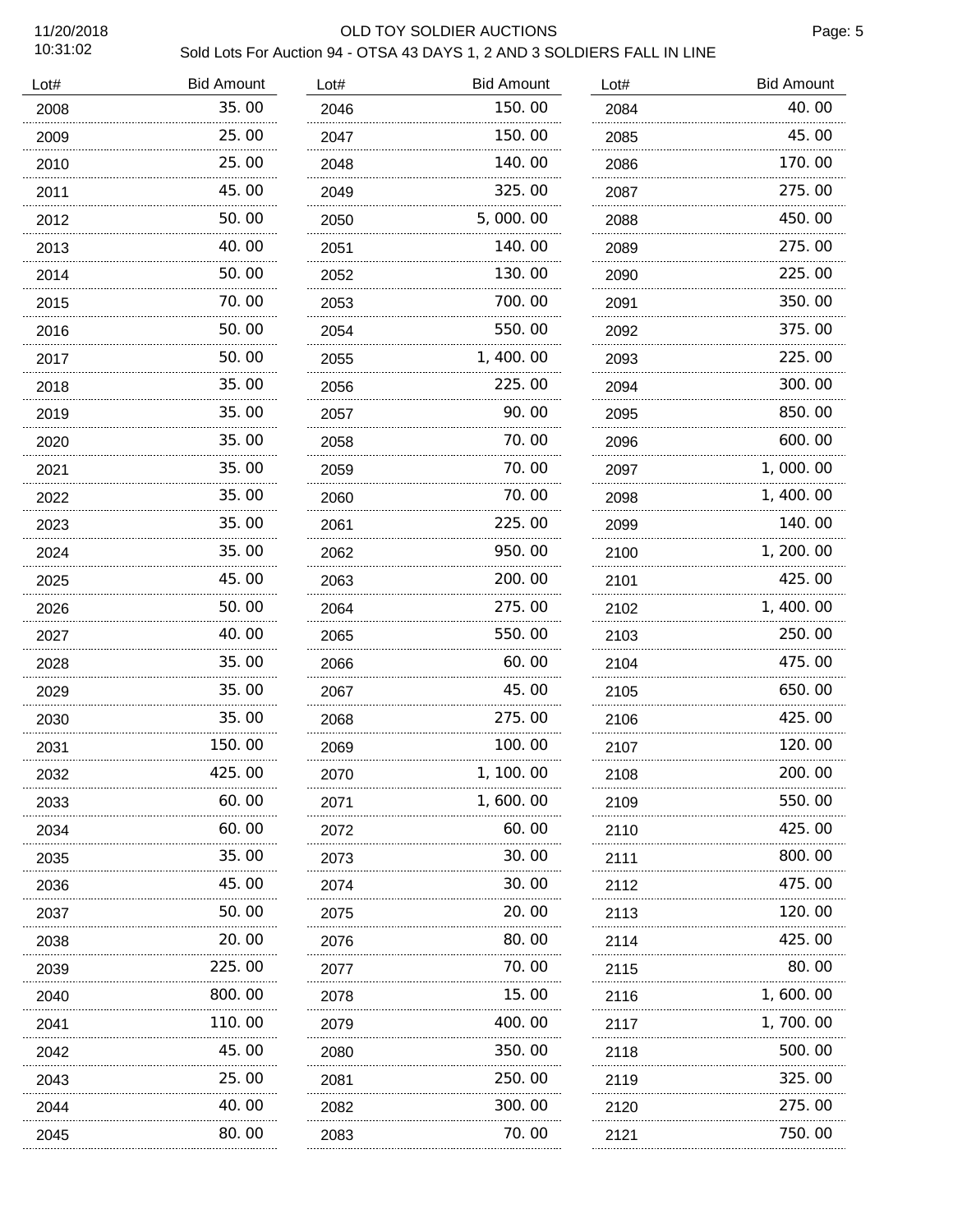## 11/20/2018 OLD TOY SOLDIER AUCTIONS

Page: 6

| Lot# | <b>Bid Amount</b> | Lot#      | <b>Bid Amount</b> | Lot#      | <b>Bid Amount</b> |
|------|-------------------|-----------|-------------------|-----------|-------------------|
| 2122 | 1,300.00          | 2160      | 300.00            | 2198      | 190.00            |
| 2123 | 1,600.00          | 2161      | 650.00            | 2199      | 180.00            |
| 2124 | 250.00            | 2162      | 100.00            | 2200      | 325.00            |
| 2125 | 300.00            | 2163      | 25.00             | 2201      | 45.00             |
| 2126 | 140. 00<br>.      | 2164      | 650.00            | 2202      | 40.00             |
| 2127 | 600.00            | 2165      | 40.00             | 2203      | 45.00             |
| 2128 | 300.00            | 2166      | 50.00             | 2204      | 45.00             |
| 2129 | 250.00            | 2167      | 700.00            | 2205      | 50.00             |
| 2130 | 140.00            | 2168      | 60.00             | 2206      | 40.00             |
| 2131 | 550.00            | 2169      | 110.00            | 2207      | 15.00             |
| 2132 | 200. 00           | 2170      | 375.00            | 2208      | 30.00             |
| 2133 | 950.00            | 2171      | 180.00            | 2209      | 30.00             |
| 2134 | 425.00            | 2172      | 190.00            | 2210      | 35.00             |
| 2135 | 800.00            | 2173      | 70.00             | 2211      | 50.00             |
| 2136 | 350.00            | 2174      | 80.00             | 2212      | 15.00             |
| 2137 | 190.00            | 2175      | 80.00             | 2213      | 15.00             |
| 2138 | 225.00            | 2176      | 170.00            | 2214      | 15.00             |
| 2139 | 400.00            | .<br>2177 | 170.00            | 2215      | 20.00             |
| 2140 | 350.00            | 2178      | 160.00            | 2216      | 25.00             |
| 2141 | 750.00            | 2179      | 120.00            | 2217      | 10.00             |
| 2142 | 950.00            | 2180      | 150.00            | 2218      | 10.00             |
| 2143 | 950.00            | 2181      | 120.00            | .<br>2219 | 40.00             |
| 2144 | 325.00            | 2182      | 150.00            | 2220      | 10.00             |
| 2145 | 450.00            | 2183      | 150.00            | 2221      | 10.00             |
| 2146 | 250.00            | 2184      | 120.00            | 2222      | 30.00             |
| 2147 | 1, 500. 00        | 2185      | 150.00            | 2223      | 10.00             |
| 2148 | 1, 300. 00        | 2186      | 150. 00           | 2224      | 5.00              |
| 2149 | 475.00            | 2187      | 150. 00           | 2225      | 15.00             |
| 2150 | 250. 00           | 2188      | 190. 00           | 2226      | 10.00             |
| 2151 | 375.00            | 2189      | 350.00            | 2227      | 60.00             |
| 2152 | 425.00            | 2190      | 600.00            | 2228      | 40.00             |
| 2153 | 350.00            | 2191      | 300.00            | 2229      | 170.00            |
| 2154 | 225.00            | 2192      | 350.00            | 2230      | 10.00             |
| 2155 | 300.00            | 2193      | 325.00            | 2231      | 35.00             |
| 2156 | 1, 500. 00        | 2194      | 160.00            | 2232      | 35.00             |
| 2157 | 375.00            | 2195      | 170.00            | 2233      | 50.00             |
| 2158 | 120.00            | 2196      | 250.00            | 2234      | 15.00             |
| 2159 | 40.00             | 2197      | 200.00            | 2235      | 40.00             |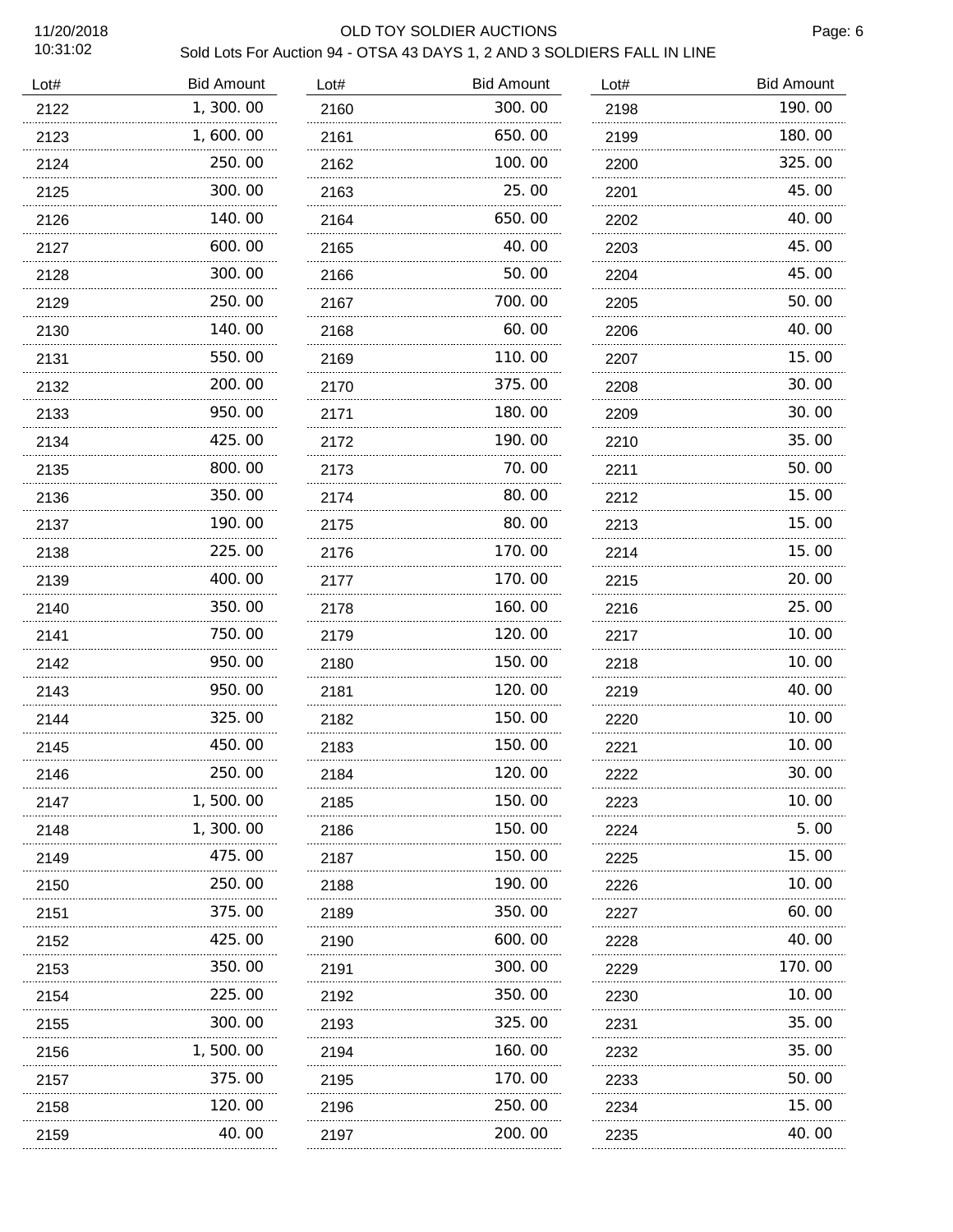# 11/20/2018 OLD TOY SOLDIER AUCTIONS

Page: 7

| Lot# | <b>Bid Amount</b> | Lot# | <b>Bid Amount</b> | Lot# | <b>Bid Amount</b> |
|------|-------------------|------|-------------------|------|-------------------|
| 2236 | 120.00            | 2274 | 250.00            | 2312 | 20.00             |
| 2237 | 190.00            | 2275 | 60.00             | 2313 | 275.00            |
| 2238 | 80.00             | 2276 | 80.00             | 2314 | 80.00             |
| 2239 | 15.00             | 2277 | 20.00             | 2315 | 70.00             |
| 2240 | 10.00             | 2278 | 30.00             | 2316 | 160.00            |
| 2241 | 10.00             | 2279 | 40.00             | 2317 | 120.00            |
| 2242 | 100.00            | 2280 | 80.00             | 2318 | 100.00            |
| 2243 | 40.00             | 2281 | 30.00             | 2319 | 35.00             |
| 2244 | 60.00             | 2282 | 90.00             | 2320 | 10.00             |
| 2245 | 140.00            | 2283 | 20.00             | 2321 | 130.00            |
| 2246 | 150.00            | 2284 | 25.00             | 2322 | 45.00             |
| 2247 | 60.00             | 2285 | 275.00            | 2323 | 45.00             |
| 2248 | 60.00             | 2286 | 50.00             | 2324 | 45.00             |
| 2249 | 35.00             | 2287 | 50.00             | 2325 | 45.00             |
| 2250 | 120.00            | 2288 | 25.00             | 2326 | 150.00            |
| 2251 | 15.00             | 2289 | 25.00             | 2327 | 30.00             |
| 2252 | 25.00             | 2290 | 90.00             | 2328 | 100.00            |
| 2253 | 50.00             | 2291 | 160.00            | 2329 | 45.00             |
| 2254 | 80.00             | 2292 | 70.00             | 2330 | 45.00             |
| 2255 | 90.00             | 2293 | 100. 00           | 2331 | 45.00             |
| 2256 | 25.00             | 2294 | 100.00            | 2332 | 225.00            |
| 2257 | 40.00             | 2295 | 110.00            | 2333 | 40.00             |
| 2258 | 80.00             | 2296 | 70.00             | 2334 | 35.00             |
| 2259 | 60.00             | 2297 | 100.00            | 2335 | 35.00             |
| 2260 | 40.00             | 2298 | 70.00             | 2336 | 130. OO           |
| 2261 | 70.00             | 2299 | 150.00            | 2337 | 130.00            |
| 2262 | 30.00             | 2300 | 80.00             | 2338 | 120.00            |
| 2263 | 40.00             | 2301 | 100.00            | 2339 | 60.00             |
| 2264 | 80.00             | 2302 | 150.00            | 2340 | 40.00             |
| 2265 | 100.00            | 2303 | 60.00             | 2341 | 120.00            |
| 2266 | 25.00             | 2304 | 45.00             | 2342 | 80.00             |
| 2267 | 40.00             | 2305 | 110.00            | 2343 | 100.00            |
| 2268 | 40.00<br>.        | 2306 | 80.00             | 2344 | 40.00             |
| 2269 | 80.00             | 2307 | 60.00             | 2345 | 80.00             |
| 2270 | 80.00             | 2308 | 120.00            | 2346 | 5.00              |
| 2271 | 80.00             | 2309 | 140.00            | 2347 | 20.00             |
| 2272 | 100. 00<br>.      | 2310 | 50.00             | 2348 | 80.00             |
| 2273 | 700. 00           | 2311 | 60.00             | 2349 | 100.00            |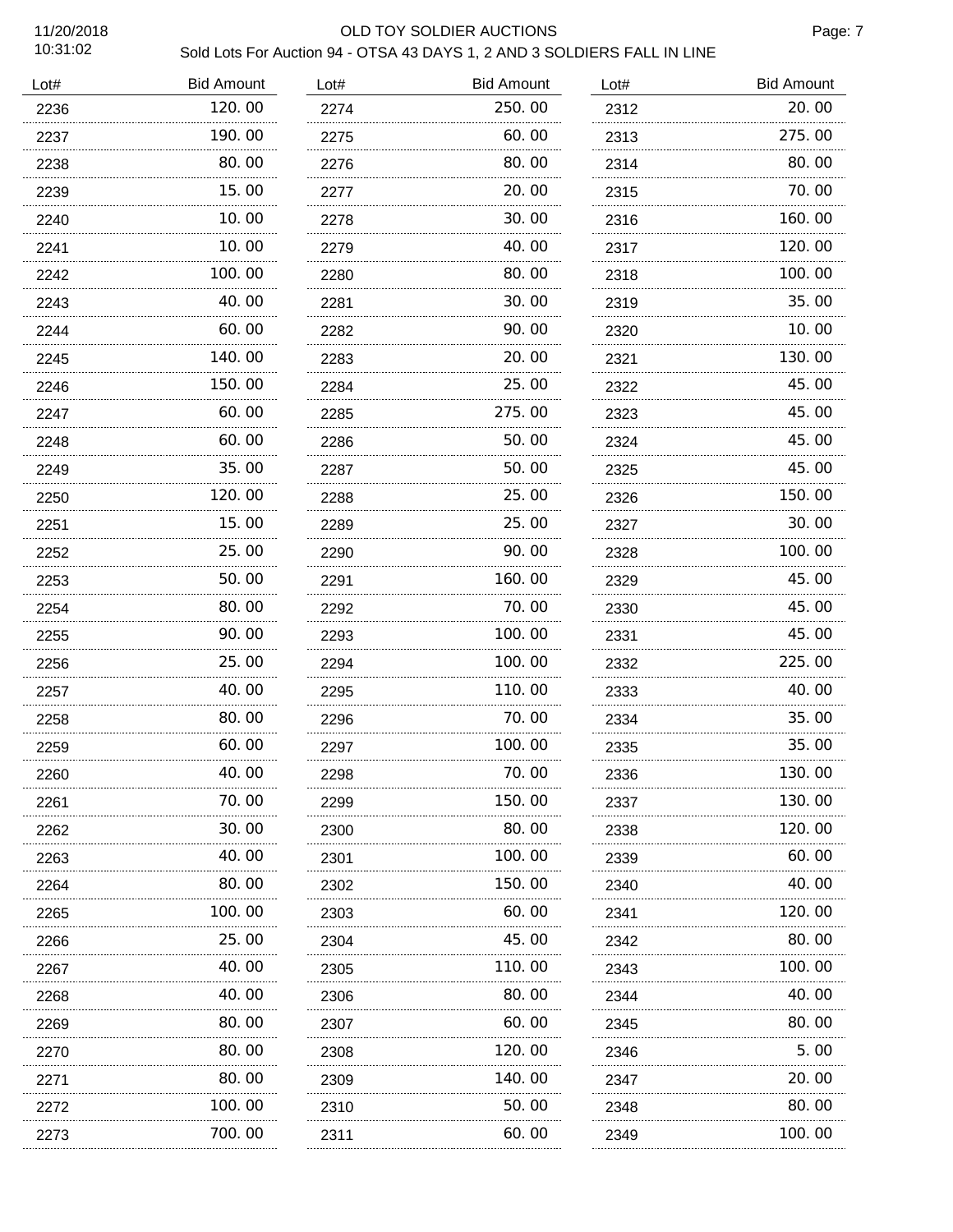## 11/20/2018 OLD TOY SOLDIER AUCTIONS

Page: 8

| Lot# | <b>Bid Amount</b> | Lot# | <b>Bid Amount</b> | Lot# | <b>Bid Amount</b> |
|------|-------------------|------|-------------------|------|-------------------|
| 2350 | 45.00             | 2388 | 50.00             | 2426 | 35.00             |
| 2351 | 60.00             | 2389 | 35.00             | 2427 | 100.00            |
| 2352 | 45.00             | 2390 | 70. 00            | 2428 | 35.00             |
| 2353 | 35.00             | 2391 | 30.00             | 2429 | 40.00             |
| 2354 | 70.00             | 2392 | 50.00             | 2430 | 50.00             |
| 2355 | 300.00            | 2393 | 60.00             | 2431 | 50.00             |
| 2356 | 100.00            | 2394 | 45.00             | 2432 | 50.00             |
| 2357 | 15.00             | 2395 | 80.00             | 2433 | 30.00             |
| 2358 | 30.00             | 2396 | 70.00             | 2434 | 30.00             |
| 2359 | 15.00             | 2397 | 45.00             | 2435 | 50.00             |
| 2360 | 160.00            | 2398 | 45.00             | 2436 | 35.00             |
| 2361 | 40.00             | 2399 | 100. 00           | 2437 | 60.00             |
| 2362 | 90.00             | 2400 | 180.00            | 2438 | 40.00             |
| 2363 | 100.00            | 2401 | 40.00             | 2439 | 250.00            |
| 2364 | 25.00             | 2402 | 130.00            | 2440 | 90.00             |
| 2365 | 30.00<br>.        | 2403 | 25.00             | 2441 | 200.00            |
| 2366 | 250.00            | 2404 | 40.00             | 2442 | 35.00             |
| 2367 | 160.00            | 2405 | 120.00            | 2443 | 90.00             |
| 2368 | 200.00            | 2406 | 25.00             | 2444 | 35.00             |
| 2369 | 45.00             | 2407 | 45.00             | 2445 | 45.00             |
| 2370 | .<br>130.00       | 2408 | 25.00             | 2446 | 60.00             |
| 2371 | 80.00<br>.        | 2409 | 40.00             | 2447 | 35.00             |
| 2372 | 45.00             | 2410 | 50.00             | 2448 | 40.00             |
| 2373 | 70.00<br>.        | 2411 | 35.00             | 2449 | 45.00             |
| 2374 | 30.00             | 2412 | 40.00             | 2450 | 110.00            |
| 2375 | 35.00             | 2413 | 40.00             | 2451 | 50.00             |
| 2376 | 35.00             | 2414 | 80.00             | 2452 | 160.00            |
| 2377 | 30.00             | 2415 | 20.00             | 2453 | 25.00             |
| 2378 | 35.00             | 2416 | 30.00             | 2454 | 45.00             |
| 2379 | 50.00             | 2417 | 50.00             | 2455 | 45.00             |
| 2380 | 35.00             | 2418 | 50.00             | 2456 | 40.00             |
| 2381 | 50.00             | 2419 | 25.00             | 2457 | 70.00             |
| 2382 | 35.00             | 2420 | 45.00             | 2458 | 50.00             |
| 2383 | 35.00             | 2421 | 35.00             | 2459 | 50.00             |
| 2384 | 80.00             | 2422 | 35.00             | 2460 | 50.00             |
| 2385 | 45.00             | 2423 | 110.00            | 2461 | 80.00             |
| 2386 | 50.00             | 2424 | 30.00             | 2462 | 50.00             |
| 2387 | 20.00             | 2425 | 30.00             | 2463 | 25.00             |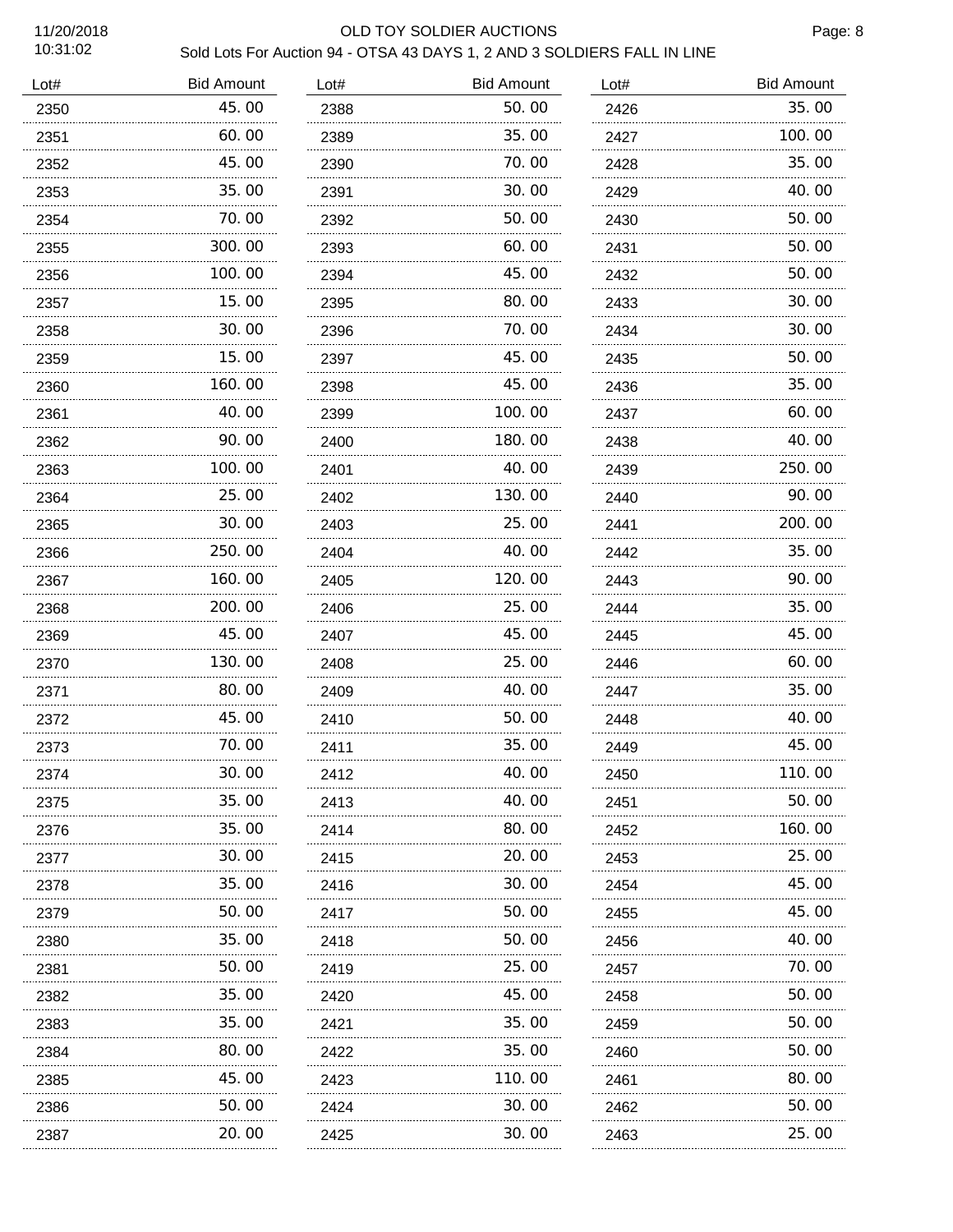### 11/20/2018 OLD TOY SOLDIER AUCTIONS

Page: 9

| Lot# | <b>Bid Amount</b> | Lot# | <b>Bid Amount</b> | Lot# | <b>Bid Amount</b> |
|------|-------------------|------|-------------------|------|-------------------|
| 2464 | 35.00             | 2502 | 10.00             | 2540 | 140.00            |
| 2465 | 80.00             | 2503 | 10.00             | 2541 | 40.00             |
| 2466 | 15. 00            | 2504 | 45.00             | 2542 | 60.00             |
| 2467 | 60.00             | 2505 | 70.00             | 2543 | 45.00             |
| 2468 | 70.00             | 2506 | 45.00             | 2544 | 90.00             |
| 2469 | 190.00            | 2507 | 140.00            | 2545 | 5.00              |
| 2470 | 50.00             | 2508 | 150.00            | 2546 | 45.00             |
| 2471 | 30.00             | 2509 | 40.00             | 2547 | 40.00             |
| 2472 | 25.00             | 2510 | 60.00             | 2548 | 45.00             |
| 2473 | 45.00             | 2511 | 110.00            | 2549 | 80.00             |
| 2474 | 30.00             | 2512 | 160.00            | 2550 | 30.00             |
| 2475 | 50.00             | 2513 | 60.00             | 2551 | 45.00             |
| 2476 | 70.00             | 2514 | 100.00            | 2552 | 60.00             |
| 2477 | 25.00             | 2515 | 70.00             | 2553 | 25.00             |
| 2478 | 70.00             | 2516 | 225.00            | 2554 | 30.00             |
| 2479 | 35.00<br>.        | 2517 | 90.00             | 2555 | 30.00             |
| 2480 | 60.00             | 2518 | 160.00            | 2556 | 30.00             |
| 2481 | 50.00<br>.        | 2519 | 70.00             | 2557 | 70.00             |
| 2482 | 90.00             | 2520 | 35.00             | 2558 | 25.00             |
| 2483 | 90.00             | 2521 | 80.00             | 2559 | 30.00             |
| 2484 | 40.00             | 2522 | 70.00             | 2560 | 25.00             |
| 2485 | 35.00             | 2523 | 80.00             | 2561 | 30.00             |
| 2486 | 50.00             | 2524 | 35.00             | 2562 | 15.00             |
| 2487 | 30.00             | 2525 | 50.00             | 2563 | 50.00             |
| 2488 | 50.00             | 2526 | 90.00             | 2564 | 60.00             |
| 2489 | 30.00             | 2527 | 50.00             | 2565 | 60.00             |
| 2490 | 25.00             | 2528 | 50.00             | 2566 | 40.00             |
| 2491 | 20.00             | 2529 | 30.00             | 2567 | 40.00             |
| 2492 | 90.00             | 2530 | 45.00             | 2568 | 70.00             |
| 2493 | 325.00            | 2531 | 25.00             | 2569 | 40.00             |
| 2494 | 170.00            | 2532 | 30.00             | 2570 | 50.00             |
| 2495 | 30.00             | 2533 | 25.00             | 2571 | 20.00             |
| 2496 | 35.00             | 2534 | 250.00            | 2572 | 80.00             |
| 2497 | 25.00             | 2535 | 70.00             | 2573 | 120.00            |
| 2498 | 35.00             | 2536 | 100.00            | 2574 | 170.00            |
| 2499 | 15. 00            | 2537 | 60.00             | 2575 | 80.00             |
| 2500 | 30. 00            | 2538 | 70.00             | 2576 | 225.00            |
| 2501 | 10.00             | 2539 | 40.00             | 2577 | 50.00             |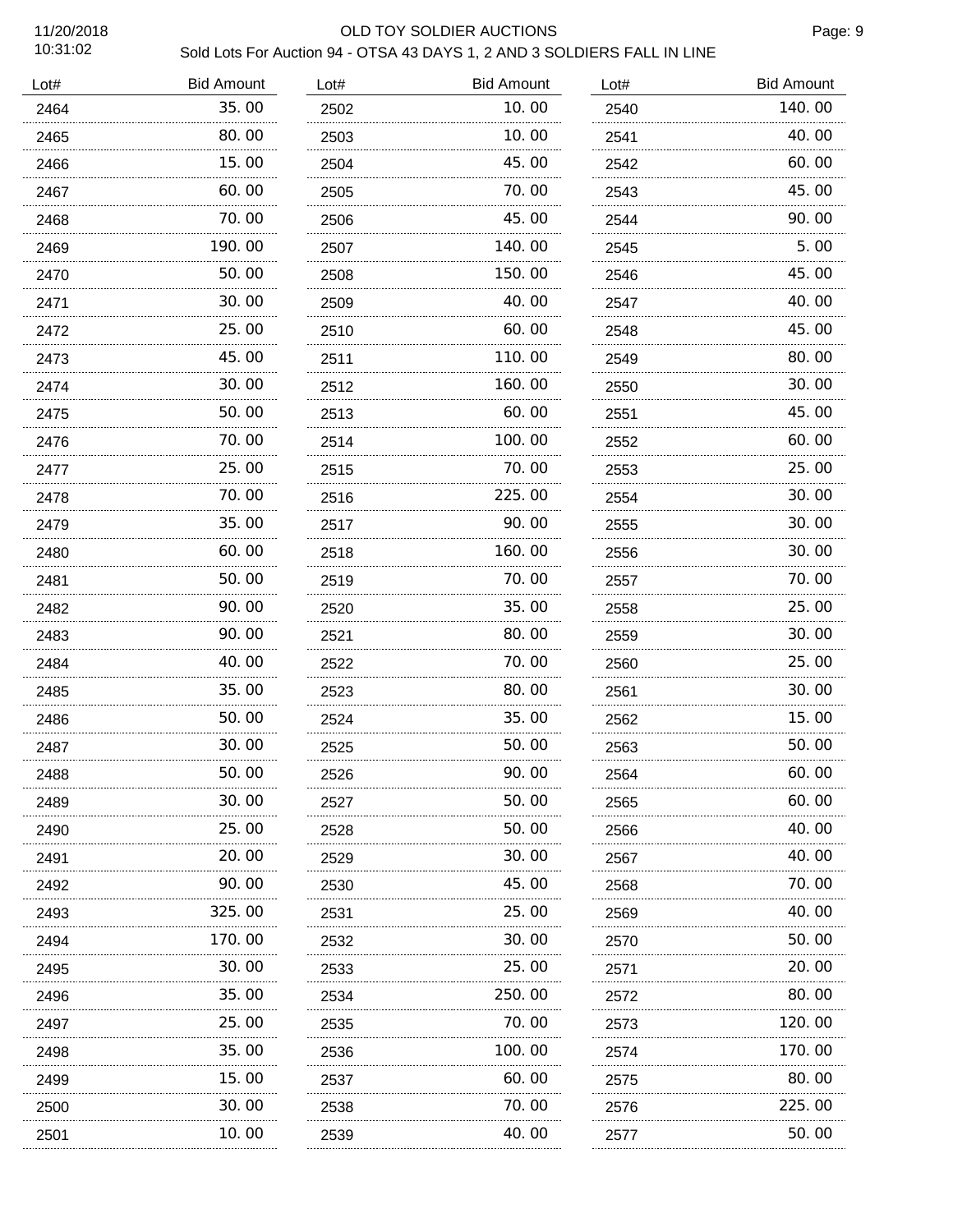### 11/20/2018 OLD TOY SOLDIER AUCTIONS

Page: 10

| <b>Bid Amount</b> | Lot#        | <b>Bid Amount</b> | Lot# | <b>Bid Amount</b> |
|-------------------|-------------|-------------------|------|-------------------|
| 110.00            | 3007        | 30.00             | 3045 | 70.00             |
| 80.00             | 3008        | 180.00            | 3046 | 120.00            |
| 35. OO            | 3009        | 45.00             | 3047 | 70. 00            |
| 80.00             | 3010        | 140.00            | 3048 | 90.00             |
| 20.00             | 3011        | 250.00            | 3049 | 90.00             |
| 60.00             | 3012        | 150.00            | 3050 | 110.00            |
| 60.00             | 3013        | 40.00             | 3051 | 120.00            |
| 35.00             | 3014        | 40.00             | 3052 | 250.00            |
| 20.00             | 3015        | 50.00             | 3053 | 120.00            |
| 80.00             | 3016        | 30.00             | 3054 | 150.00            |
| 60.00             | 3017        | 35.00             | 3055 | 100.00            |
| 35.00             | 3018        | 45.00             | 3056 | 25.00             |
| 30.00             | 3019        | 110.00            | 3057 | 25.00             |
| 70.00             | 3020        | 35.00             | 3058 | 50.00             |
| 80.00             | 3021        | 70.00             | 3059 | 30.00             |
| 80.00             | 3022        | 140.00            | 3060 | 160.00            |
| 70.00             | 3023        | 60.00             | 3061 | 25.00             |
| 50.00             | 3024        | 150.00            | 3062 | 25.00             |
| 30.00             | 3025        | 225.00            | 3063 | 25.00             |
| 35.00             | 3026        | 130.00            | 3064 | 300.00            |
| 20.00             | 3027        | 60.00             | 3065 | 110.00            |
| 110.00            | 3028        | 250.00            | 3066 | 25.00             |
| 60.00             | 3029        | 90.00             | 3067 | 45.00             |
| 40.00<br>.        | 3030        | 150.00            | 3068 | 30.00             |
| 40.00             | 3031        | 180.00            | 3069 | 30.00             |
| 40.00             | 3032        | 30.00             | 3070 | 35.00             |
| 40.00             | 3033        | 50.00             | 3071 | 25.00             |
| 40.00             | 3034        | 30.00             | 3072 | 30. 00            |
| 35.00             | 3035        | 45.00             | 3073 | 35.00             |
| 20.00             | 3036        | 120.00            | 3074 | 35.00             |
| 60.00             | 3037        | 110.00            | 3075 | 100.00            |
| 170.00            | 3038        | 160.00            | 3076 | 80.00             |
| 200. 00           | 3039        | 110.00            | 3077 | 90.00             |
| 45.00             | 3040        | 130.00            | 3078 | 120.00            |
| 170.00            | 3041        | 30. 00            | 3079 | 200.00            |
| 180.00            | 3042        | 80.00             | 3080 | 110.00            |
| 30.00             | 3043        | 60.00             | 3081 | 100.00            |
| 30. 00            | 3044        | 100.00            | 3082 | 100.00            |
|                   | .<br>.<br>. |                   |      |                   |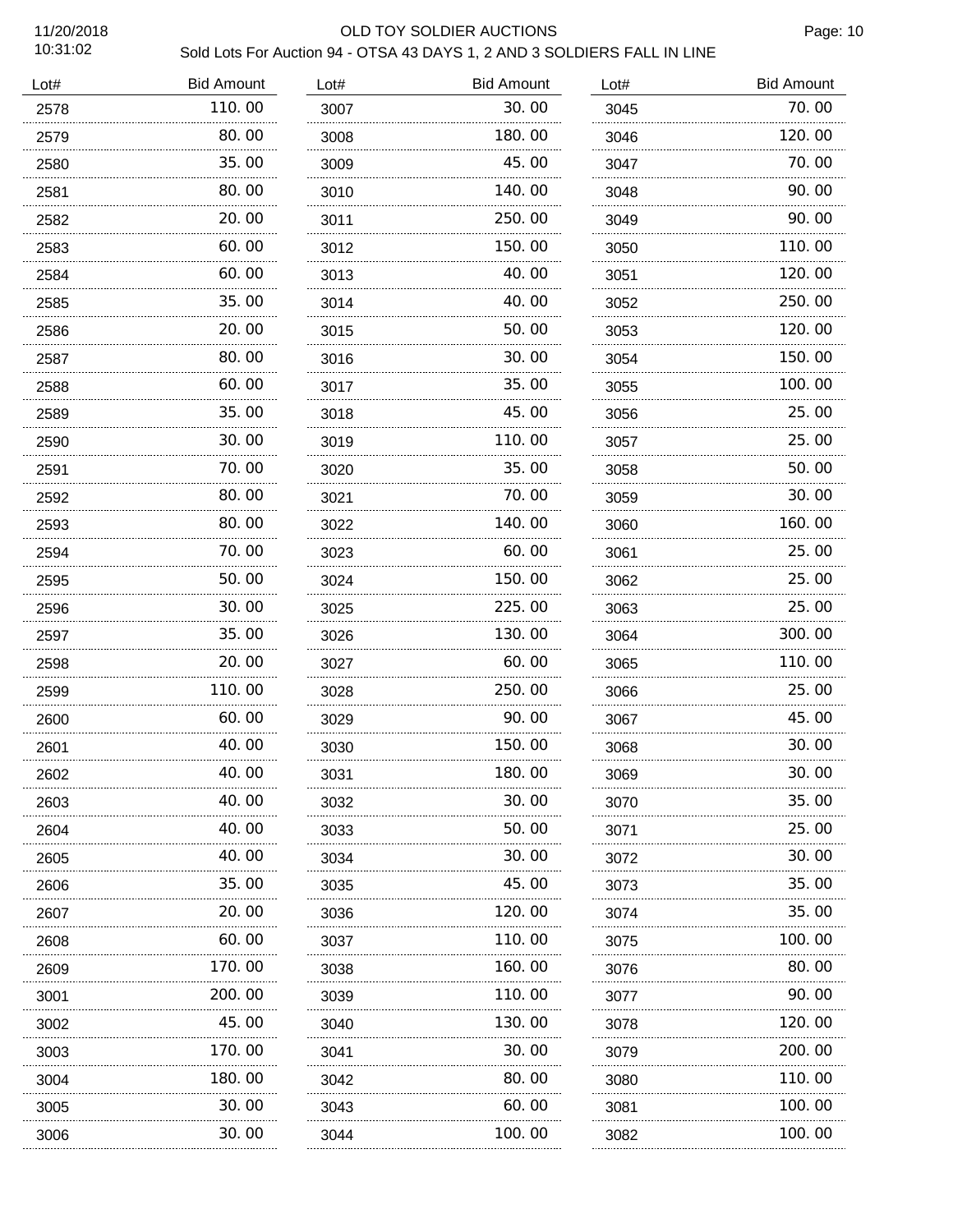# 11/20/2018 OLD TOY SOLDIER AUCTIONS

Page: 11

| 11202010<br>10:31:02 | <u>ULD TUT SULDILIN AUUTIUNU</u><br>Sold Lots For Auction 94 - OTSA 43 DAYS 1, 2 AND 3 SOLDIERS FALL IN LINE |      |                   |      |                   |  |
|----------------------|--------------------------------------------------------------------------------------------------------------|------|-------------------|------|-------------------|--|
| Lot#                 | <b>Bid Amount</b>                                                                                            | Lot# | <b>Bid Amount</b> | Lot# | <b>Bid Amount</b> |  |
| 3083                 | 140.00                                                                                                       | 3121 | 550.00            | 3159 | 300.00            |  |
| 3084                 | 110.00<br>.                                                                                                  | 3122 | 100.00            | 3160 | 100.00            |  |
| 3085                 | 90.00<br>.                                                                                                   | 3123 | 140.00<br>.       | 3161 | 80.00             |  |
| 3086                 | 120.00                                                                                                       | 3124 | 110.00            | 3162 | 60.00             |  |
| 3087                 | 120.00                                                                                                       | 3125 | 325.00            | 3163 | 60.00             |  |
| 3088                 | 40.00                                                                                                        | 3126 | 150.00            | 3164 | 70.00             |  |
| 3089                 | 100.00                                                                                                       | 3127 | 140.00            | 3165 | 80.00             |  |
| 3090                 | 110.00                                                                                                       | 3128 | 80.00             | 3166 | 120.00            |  |
| 3091                 | 150.00                                                                                                       | 3129 | 130.00            | 3167 | 110.00            |  |
| 3092                 | 110.00                                                                                                       | 3130 | 70.00             | 3168 | 110.00            |  |
| 3093                 | 100.00                                                                                                       | 3131 | 80.00             | 3169 | 180.00            |  |
| 3094                 | 110.00                                                                                                       | 3132 | 275.00            | 3170 | 90.00             |  |
| 3095                 | 110.00                                                                                                       | 3133 | 550.00            | 3171 | 120.00            |  |
| 3096                 | 130.00                                                                                                       | 3134 | 225.00            | 3172 | 140.00            |  |
| 3097                 | 110.00                                                                                                       | 3135 | 60.00             | 3173 | 150.00            |  |
| 3098                 | 45.00                                                                                                        | 3136 | 150.00            | 3174 | 90.00             |  |
| 3099                 | 45.00                                                                                                        | 3137 | 100.00            | 3175 | 90.00             |  |
| 3100                 | 90. 00                                                                                                       | 3138 | 40.00             | 3176 | 90.00             |  |
| 3101                 | 20.00                                                                                                        | 3139 | 110.00            | 3177 | 130.00            |  |
| 3102                 | 100.00                                                                                                       | 3140 | 160.00            | 3178 | 60.00             |  |
| 3103                 | 110.00                                                                                                       | 3141 | 100.00            | 3179 | 50.00             |  |
| 3104                 | 130.00                                                                                                       | 3142 | 140.00            | 3180 | 100.00            |  |
| 3105                 | 1,700.00                                                                                                     | 3143 | 160.00            | 3181 | 100.00            |  |
| 3106                 | 170.00                                                                                                       | 3144 | 60.00             | 3182 | 130.00            |  |
| 3107                 | 60.00                                                                                                        | 3145 | 70. 00            | 3183 | 130.00            |  |
| 3108                 | 200. 00                                                                                                      | 3146 | 225.00            | 3184 | 140.00            |  |
| 3109                 | 100. 00                                                                                                      | 3147 | 160.00            | 3185 | 110.00            |  |
| 3110                 | 90.00                                                                                                        | 3148 | 325.00            | 3186 | 70.00             |  |
| 3111                 | 1, 100. 00                                                                                                   | 3149 | 100. 00           | 3187 | 110.00            |  |
| 3112                 | 200.00                                                                                                       | 3150 | 375.00            | 3188 | 60.00             |  |
| 3113                 | 1, 700. 00                                                                                                   | 3151 | 140. 00           | 3189 | 150.00            |  |
| 3114                 | 250.00                                                                                                       | 3152 | 30.00             | 3190 | 160.00            |  |
| 3115                 | 475.00                                                                                                       | 3153 | 325.00            | 3191 | 110.00            |  |
| 3116                 | 425.00                                                                                                       | 3154 | 70. 00            | 3192 | 150.00            |  |
| 3117                 | 130. 00                                                                                                      | 3155 | 35. OO            | 3193 | 100.00            |  |
| 3118                 | 500. 00                                                                                                      | 3156 | 35.00             | 3194 | 110.00            |  |
| 3119                 | 140.00                                                                                                       | 3157 | 40.00             | 3195 | 120.00            |  |
| 3120                 | 90.00                                                                                                        | 3158 | 250.00            | 3196 | 80.00             |  |
|                      |                                                                                                              |      |                   |      |                   |  |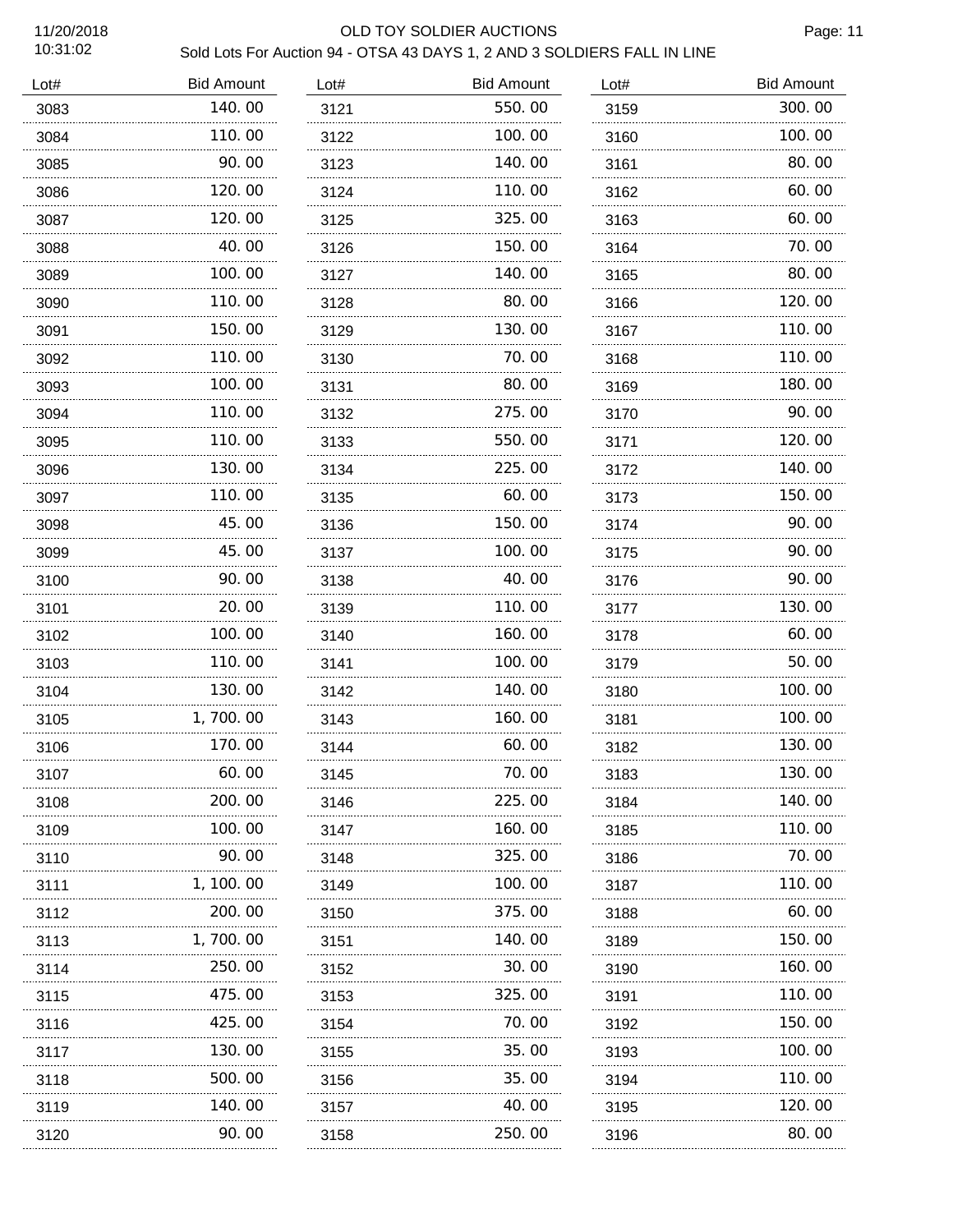### 11/20/2018 OLD TOY SOLDIER AUCTIONS

Page: 12

| Lot# | <b>Bid Amount</b> | Lot# | <b>Bid Amount</b> | Lot# | <b>Bid Amount</b> |
|------|-------------------|------|-------------------|------|-------------------|
| 3197 | 100.00            | 3235 | 100.00            | 3273 | 80.00             |
| 3198 | 80.00             | 3236 | 130.00            | 3274 | 120.00            |
| 3199 | 80.00             | 3237 | 160.00            | 3275 | 70.00             |
| 3200 | 80.00             | 3238 | 110.00            | 3276 | 400.00            |
| 3201 | 70.00             | 3239 | 110.00            | 3277 | 375.00            |
| 3202 | 80.00             | 3240 | 90.00             | 3278 | 350.00            |
| 3203 | 70.00             | 3241 | 70.00             | 3279 | 275.00            |
| 3204 | 90.00             | 3242 | 90.00             | 3280 | 110.00            |
| 3205 | 70.00             | 3243 | 80.00             | 3281 | 130.00            |
| 3206 | 90.00             | 3244 | 90.00             | 3282 | 120.00            |
| 3207 | 180.00            | 3245 | 60.00             | 3283 | 110.00            |
| 3208 | 80.00             | 3246 | 90.00             | 3284 | 160.00            |
| 3209 | 170.00            | 3247 | 120.00            | 3285 | 350.00            |
| 3210 | 100.00            | 3248 | 110.00            | 3286 | 30.00             |
| 3211 | 130.00            | 3249 | 90.00             | 3287 | 100.00            |
| 3212 | 80.00             | 3250 | 160.00            | 3288 | 1,000.00          |
| 3213 | 200.00            | 3251 | 80.00             | 3289 | 375.00            |
| 3214 | 50.00             | 3252 | 120.00            | 3290 | 375.00            |
| 3215 | 170.00            | 3253 | 100.00            | 3291 | 160.00            |
| 3216 | 70.00<br>.        | 3254 | 110.00            | 3292 | 80.00             |
| 3217 | 100.00            | 3255 | 80.00             | 3293 | 100.00            |
| 3218 | 90.00<br>.        | 3256 | 110.00            | 3294 | 150.00            |
| 3219 | 80.00             | 3257 | 80.00             | 3295 | 160.00            |
| 3220 | 80.00             | 3258 | 150.00            | 3296 | 100.00            |
| 3221 | 100.00            | 3259 | 100.00            | 3297 | 325.00            |
| 3222 | 70.00             | 3260 | 80.00             | 3298 | 120.00            |
| 3223 | 70.00<br>.        | 3261 | 100.00            | 3299 | 50.00             |
| 3224 | 110.00            | 3262 | 250.00            | 3300 | 225.00            |
| 3225 | 100. 00           | 3263 | 80.00             | 3301 | 120. 00           |
| 3226 | 130.00            | 3264 | 70.00             | 3302 | 70.00             |
| 3227 | 110.00            | 3265 | 110. 00           | 3303 | 100. 00           |
| 3228 | 110.00            | 3266 | 110.00            | 3304 | 70.00             |
| 3229 | 110.00            | 3267 | 80.00             | 3305 | 300.00            |
| 3230 | 80.00             | 3268 | 45.00             | 3306 | 120.00            |
| 3231 | 110.00            | 3269 | 80.00             | 3307 | 180.00            |
| 3232 | 110.00            | 3270 | 110. 00           | 3308 | 50.00             |
| 3233 | 225.00            | 3271 | 110.00            | 3309 | 190.00            |
| 3234 | 110.00            | 3272 | 80.00             | 3310 | 90.00             |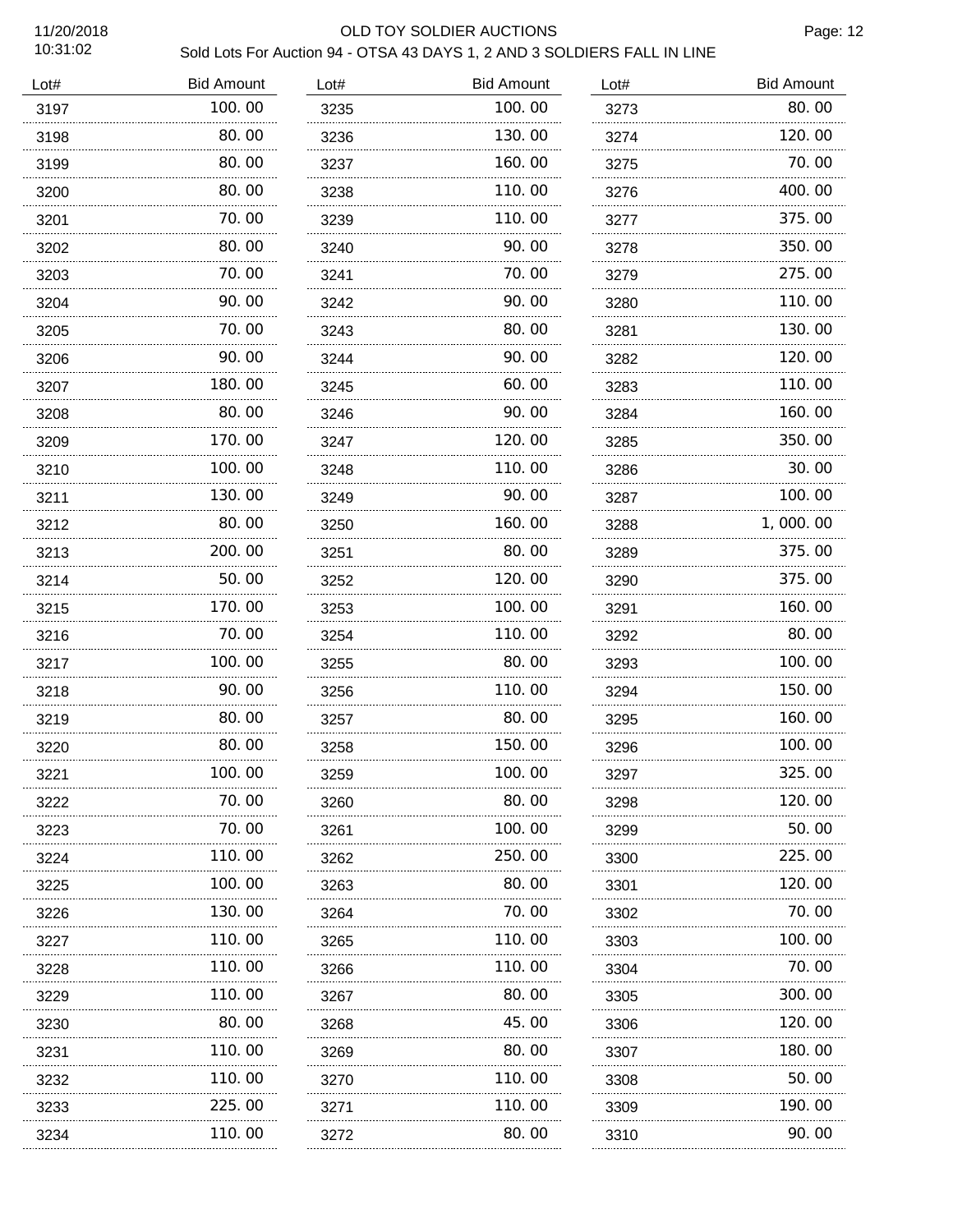## 11/20/2018 OLD TOY SOLDIER AUCTIONS

Page: 13

| Lot# | <b>Bid Amount</b> | Lot# | <b>Bid Amount</b> | Lot# | <b>Bid Amount</b> |
|------|-------------------|------|-------------------|------|-------------------|
| 3311 | 180.00            | 3349 | 100.00            | 3387 | 225.00            |
| 3312 | 190.00            | 3350 | 30.00             | 3388 | 120.00            |
| 3313 | 300.00            | 3351 | 130.00            | 3389 | 160.00            |
| 3314 | 45.00             | 3352 | 40.00             | 3390 | 225.00            |
| 3315 | 45.00             | 3353 | 35.00             | 3391 | 100.00            |
| 3316 | 140.00            | 3354 | 30.00             | 3392 | 120.00            |
| 3317 | 35.00             | 3355 | 30.00             | 3393 | 225.00            |
| 3318 | 50.00             | 3356 | 90.00             | 3394 | 190.00            |
| 3319 | 40.00             | 3357 | 50.00             | 3395 | 190.00            |
| 3320 | 45.00             | 3358 | 170.00            | 3396 | 130.00            |
| 3321 | 45.00             | 3359 | 30.00             | 3397 | 120.00            |
| 3322 | 90.00             | 3360 | 25.00             | 3398 | 100.00            |
| 3323 | 1,600.00          | 3361 | 70.00             | 3399 | 100.00            |
| 3324 | 45.00             | 3362 | 130.00            | 3400 | 100.00            |
| 3325 | 45.00             | 3363 | 160.00            | 3401 | 80.00             |
| 3326 | 45.00             | 3364 | 80.00             | 3402 | 120.00            |
| 3327 | 35.00             | 3365 | 50.00             | 3403 | 150.00            |
| 3328 | 40.00             | 3366 | 20.00             | 3404 | 150.00            |
| 3329 | 40.00             | 3367 | 30.00             | 3405 | 90.00             |
| 3330 | 40.00             | 3368 | 170.00            | 3406 | 250.00            |
| 3331 | 50.00             | 3369 | 20.00             | 3407 | 60.00             |
| 3332 | 60.00             | 3370 | 50.00             | 3408 | 140.00            |
| 3333 | 50.00             | 3371 | 90.00             | 3409 | 150.00            |
| 3334 | 60.00             | 3372 | 170.00            | 3410 | 110.00            |
| 3335 | 50. OO            | 3373 | 100. OO           | 3411 | 180. OO           |
| 3336 | 2,500.00          | 3374 | 90.00             | 3412 | 130.00            |
| 3337 | 200.00            | 3375 | 110.00            | 3413 | 190.00            |
| 3338 | 35.00             | 3376 | 130.00            | 3414 | 110.00            |
| 3339 | 20.00<br>.        | 3377 | 130.00            | 3415 | 110.00            |
| 3340 | 60.00             | 3378 | 325.00            | 3416 | 110.00            |
| 3341 | 50.00<br>.        | 3379 | 300.00            | 3417 | 250. 00           |
| 3342 | 35.00             | 3380 | 100.00            | 3418 | 90.00             |
| 3343 | 70. 00            | 3381 | 80.00             | 3419 | 150.00            |
| 3344 | 50.00             | 3382 | 225.00            | 3420 | 225.00            |
| 3345 | 300. 00           | 3383 | 275.00            | 3421 | 140.00            |
| 3346 | 45.00             | 3384 | 140.00            | 3422 | 100.00            |
| 3347 | 50.00             | 3385 | 250.00            | 3423 | 140.00            |
| 3348 | 40.00             | 3386 | 275.00            | 3424 | 150.00            |